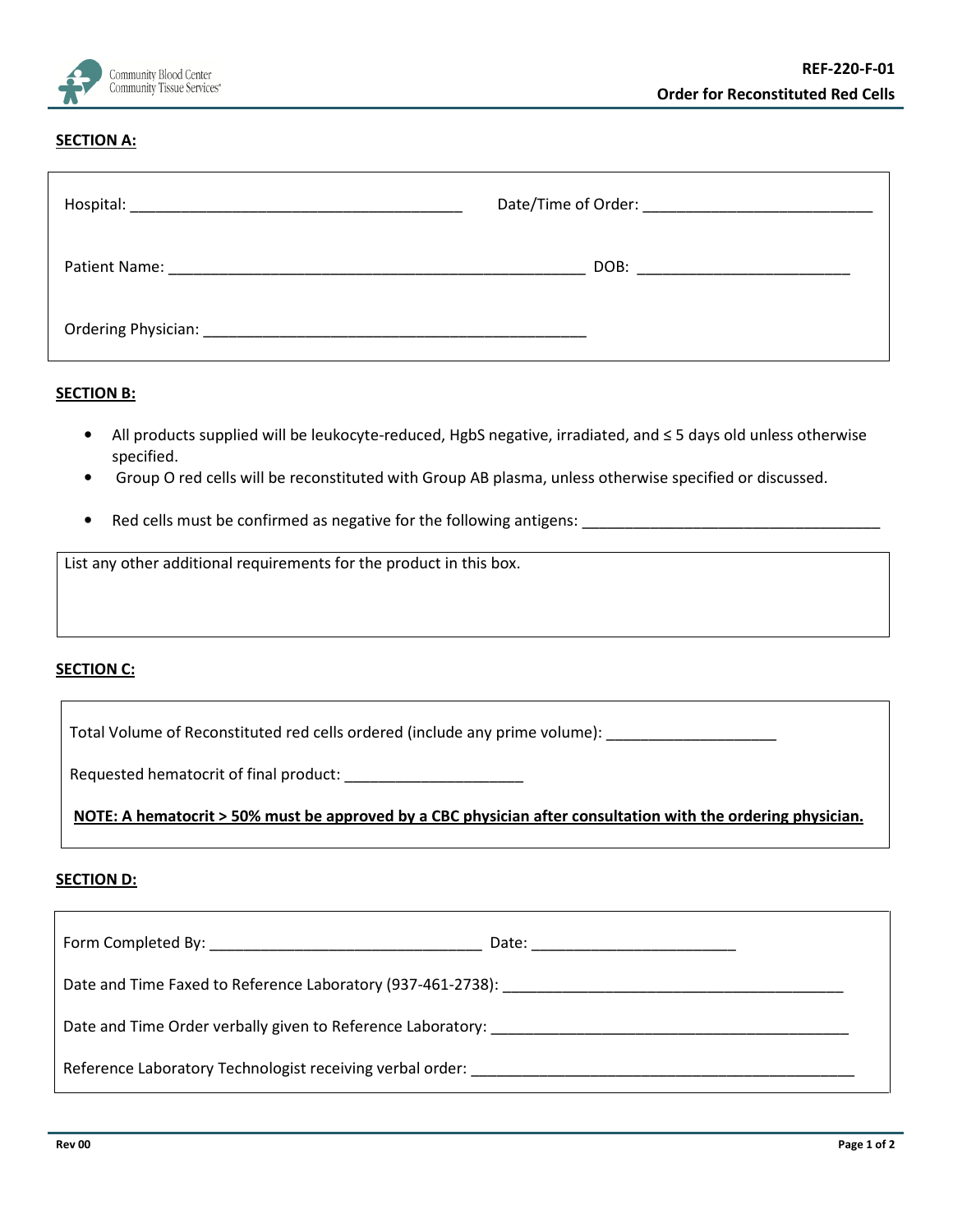

Instructions for completion of REF-220-F-01:

- A. All sections are to be completed by the requesting facility.
- B. List any antigens for which the red cells must be confirmed as negative for. Also record any additional requirements for the product in the box required.
- C. The total volume of requested reconstituted red cells must be recorded in Section C; any PRIMING volume required must be included in this total.
- D. Section D must be completed as follows:
	- 1. The hospital technologist completing REF-220-F-01 must sign or initial on the line next to "Form Completed By:" and date on the line next to "Date:"
	- 2. The technologist completing the form must record the date and time the form was faxed to the Reference Laboratory.
	- 3. The technologist must also record the date and time the order was verbally called to the Reference Laboratory and the name of the Reference Laboratory technologist who they gave the verbal order to.